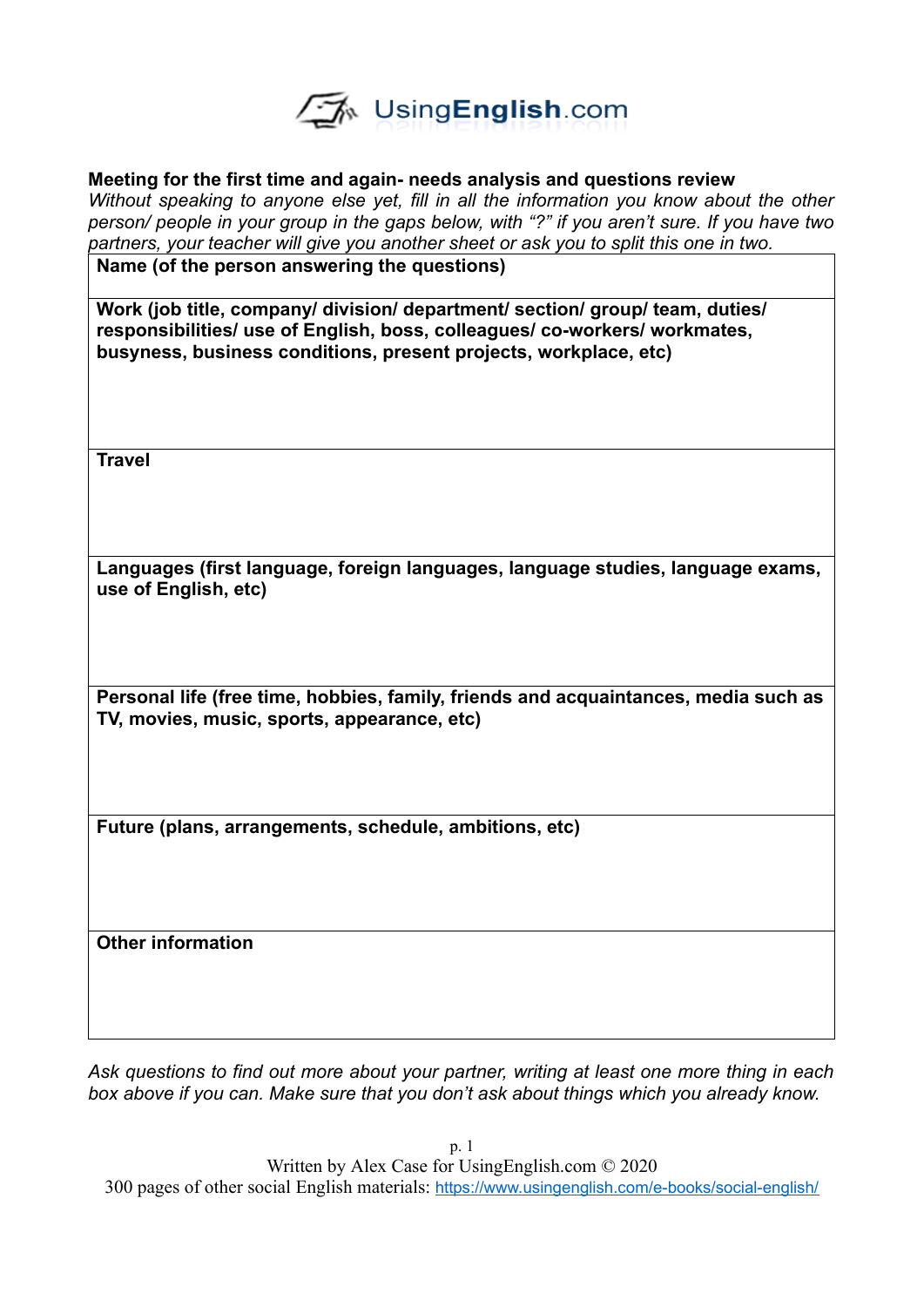

## **Mixed questions**

*Use questions from below to find out more information, making sure that you don't ask about things that you already know, and that you don't ask questions which are too personal for people with your relationship. Please ignore underlining etc for now.* 

- *Are you finished for today (after this)?*
- *And you are?*
- Are you still in touch with/ in contact with...?/ Have you heard from... (lately)?
- Are you still working for/ in…?
- Are you still working on...?
- *Can I ask your name?*
- Did you do anything nice/ special at the weekend/ last night/ during the holiday/...?
- *Did you have any problems getting here?/ Did you have any trouble finding us?*
- *Do you do much business in… prefecture/ in the… region/ in South(east)…/ in…?*
- *Do you follow any sports/ any (…) teams/…?*
- *Do you have (m)any more meetings today?*
- Do you have any plans for this evening/ the weekend/ the New Year holiday/...?
- *Do you have to go (straight) back to your office (after this)?*
- *Do you have to… (in your job)?*
- *Do you like…?*
- *Do you live near here?*
- *Do you speak any other languages?*
- *Do you speak…?*
- Do you still work with...?
- *Do you work around here?/ Do you work near here?*
- *Do you work with (name)?*
- Have you been busy recently?
- (You're looking good/ healthy/ tanned/….) Have you been on holiday/ working out/…?
- Have you been to ... recently?
- *Have you come far (today)?/ Where have you come from (today)?*
- *Have you ever been to… (on business/ on holiday)?*
- Have you seen *(name of movie or TV series)* / any good movies recently?
- *How did you get here (today)?*
- How do you feel about...?
- *How do you pronounce your (first/ family) name?*
- *How do you spell your (first/ family) name?*
- How has your week been (so far)?
- (Long time no see/ Good to see you again). How have you been (since we last met)?
- *How long have you been working here/ there?*
- $\bullet$  How was *(name of place)*?
- How was (your trip to) *(name of place)* ?/ How was your trip?
- How was your (TOEIC/ BULATS/...) test?
- How was your evening?
- How was your flight (from...)?
- *How was your journey (here today)?*

p. 2

Written by Alex Case for UsingEnglish.com © 2020

300 pages of other social English materials: <https://www.usingenglish.com/e-books/social-english/>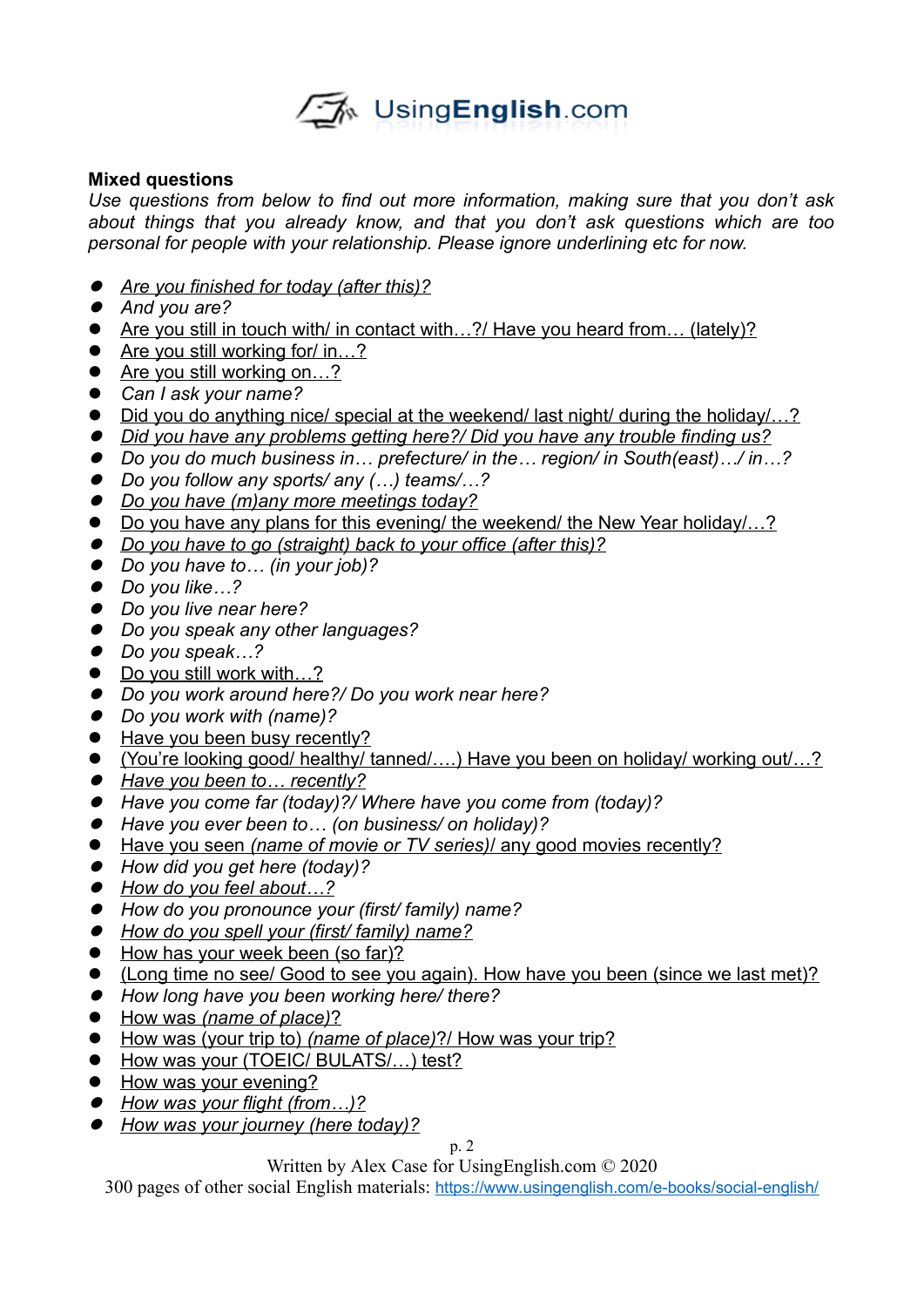# √A UsingEnglish.com

- How was your weekend?/ Did you have a good weekend?
- How's *(name of product)* doing?
- How's *(name)*?
- How's business?
- **•** How's work?
- How's your (...) project going?/ How's... going?
- *How's your Spanish/ French/…?*
- How's your family/ wife/ son/ daughter/...?
- How's your hangover?
- How's your team doing?/ Your team is(n't) doing very well this season, is(n't) it?
- *Is this your first time here?/ Is this your first time in…?*
- $\bullet$  It's..., isn't it?
- *Sorry, I didn't catch your (first/ family) name.*
- Sorry, I've forgotten your (first/ family) name.
- *What are you working on (at the moment)?*
- *What do you do?*
- *What does your company/ division/ department/ section/ group/ team do?*
- *What exactly do you do?/ What does your job involve?/ What do you do there?*
- *What sector do you work in?/ What kind of/ sort of company do you work for?*
- *What's it like, working in/ for/ as…?*
- *What's your main/ most popular/ most famous/ most… product/ service?*
- When did you get back (from...)?
- When did you last go to...?
- *Where are you based?/ Where do you work?*
- *Where is your company based?/ Where is your HQ?/ Where is your head office?*
- *Who do you work for?*
- *You must be (name).*

*What do you think the italics and underlining above mean?* 

*Which questions are suitable for meeting someone for the first time, which are suitable for meeting someone again, and which are suitable for both?*

*Ask about any questions which don't seem to match those categories or which you aren't sure how to answer.*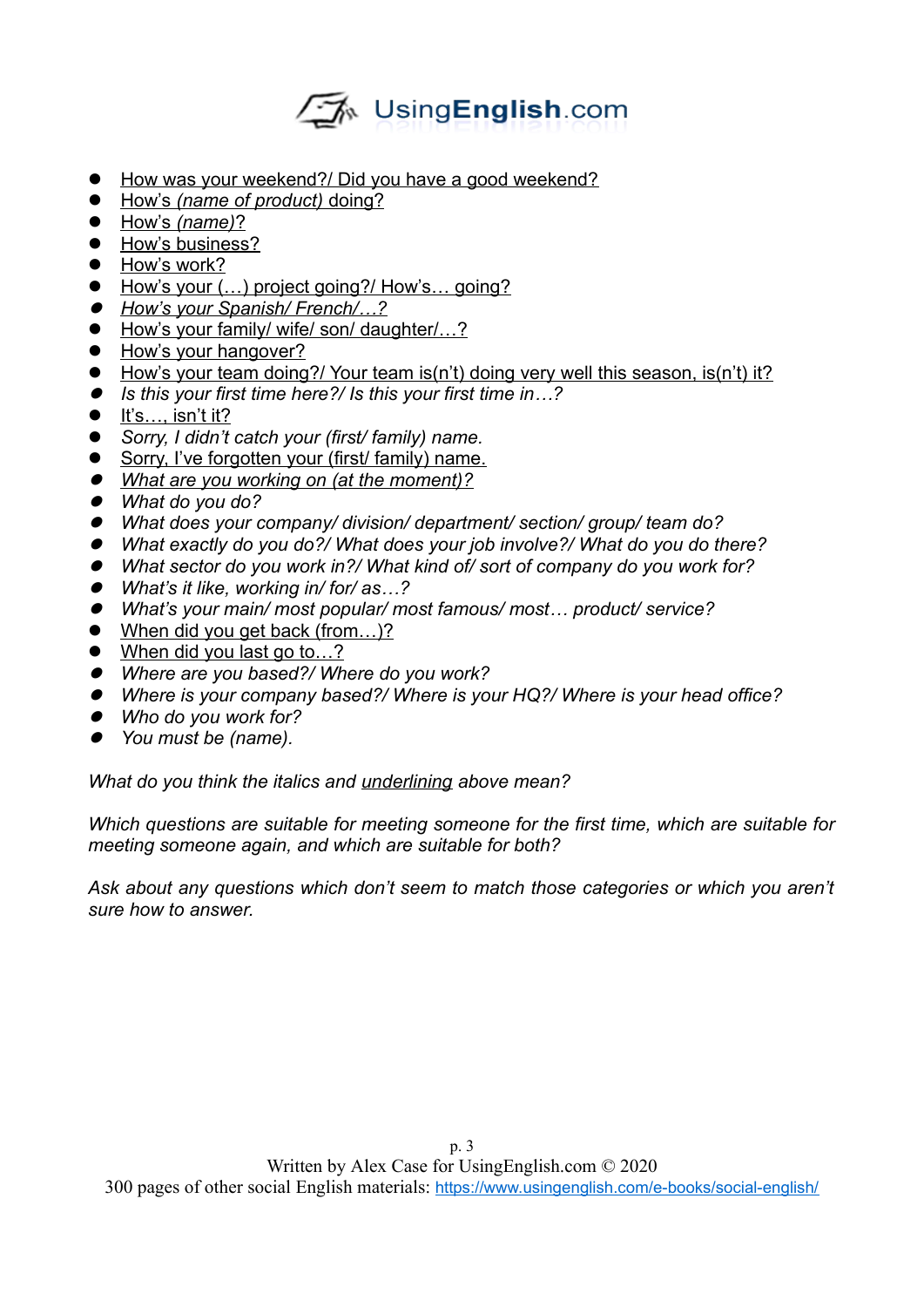

#### **Brainstorming stage**

*Without looking above, brainstorm suitable small talk questions to ask someone when you meet for the first time, when you meet again, and in both situations. You can use the gaps in the form to help you if you like. Many questions not above are also possible.*

| <b>Good small talk questions</b><br>when meeting for the first<br>time | <b>Good small talk questions</b><br>when meeting again | <b>Good small talk questions</b><br>when meeting for the first<br>time or again |
|------------------------------------------------------------------------|--------------------------------------------------------|---------------------------------------------------------------------------------|
|                                                                        |                                                        |                                                                                 |
|                                                                        |                                                        |                                                                                 |
|                                                                        |                                                        |                                                                                 |
|                                                                        |                                                        |                                                                                 |
|                                                                        |                                                        |                                                                                 |
|                                                                        |                                                        |                                                                                 |
|                                                                        |                                                        |                                                                                 |
|                                                                        |                                                        |                                                                                 |
|                                                                        |                                                        |                                                                                 |
|                                                                        |                                                        |                                                                                 |
|                                                                        |                                                        |                                                                                 |

*Look for ideas above and brainstorm more. Then compare your extra questions as a class.*

*Compare with those below. Phrases in italics are suitable for meeting for the first time and underlined phrases are for meeting again, with underlined phrases in italics suitable for both.*

Written by Alex Case for UsingEnglish.com © 2020

300 pages of other social English materials: <https://www.usingenglish.com/e-books/social-english/>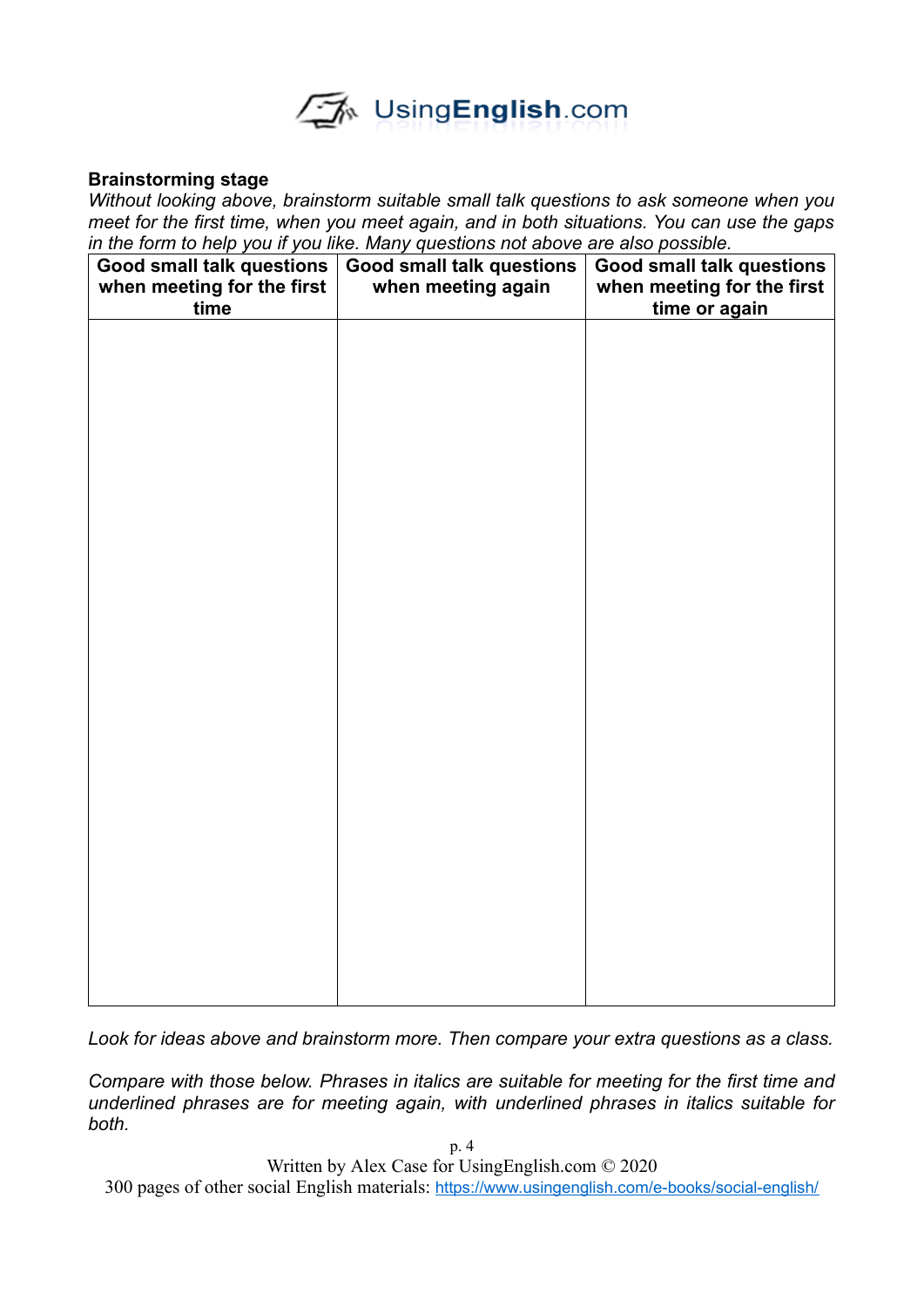

# **Suggested questions**

| <b>Suggested questions</b>                                                    |  |  |
|-------------------------------------------------------------------------------|--|--|
| Name (of the person answering the questions)                                  |  |  |
| And you are?                                                                  |  |  |
| Can I ask your name?                                                          |  |  |
| It's, isn't it?                                                               |  |  |
| Sorry, I've forgotten your (first/ family) name.                              |  |  |
| Sorry, I didn't catch your (first/ family) name.                              |  |  |
| You must be                                                                   |  |  |
| How do you pronounce your (first/family) name?                                |  |  |
| How do you spell your (first/ family) name?                                   |  |  |
| <b>Work</b>                                                                   |  |  |
| Are you still working for/ in?                                                |  |  |
| Are you still working on?                                                     |  |  |
| Do you do much business in prefecture/ in the region/ in South(east)/ in?     |  |  |
| Do you have to (in your job)?                                                 |  |  |
| Do you work with (name)?                                                      |  |  |
| Do you still work with?                                                       |  |  |
| Do you work around here?/ Do you work near here?                              |  |  |
| Have you been busy recently?                                                  |  |  |
| How's (name)?                                                                 |  |  |
| How's business?                                                               |  |  |
| How's (name of product) doing?                                                |  |  |
| How's work?                                                                   |  |  |
| How's your () project going?/ How's going?                                    |  |  |
| How has your week been (so far)?                                              |  |  |
| How long have you been working here/ there?                                   |  |  |
| What are you working on (at the moment)?                                      |  |  |
| What do you do?                                                               |  |  |
| What does your company/ division/ department/ section/ group/ team do?        |  |  |
| What exactly do you do?/ What does your job involve?/ What do you do there?   |  |  |
| What sector do you work in?/ What kind of/ sort of company do you work for?   |  |  |
| What's it like, working in/for/as?                                            |  |  |
| What's your main/ most popular/ most famous/ most product/ service?           |  |  |
| Where are you based?/ Where do you work?                                      |  |  |
| Where is your company based?/ Where is your HQ?/ Where is your head office?   |  |  |
| Who do you work for?                                                          |  |  |
| <b>Travel</b>                                                                 |  |  |
| Did you have any problems getting here?/ Did you have any trouble finding us? |  |  |
| Have you been to recently?                                                    |  |  |
| Have you come far (today)?/ Where have you come from (today)?                 |  |  |
| Have you ever been to (on business/ on holiday)?                              |  |  |
| How did you get here (today)?                                                 |  |  |
| How was (name of place)?                                                      |  |  |
| How was your flight (from)?                                                   |  |  |
| How was your journey (here today)?                                            |  |  |
| p. 5                                                                          |  |  |

Written by Alex Case for UsingEnglish.com © 2020

300 pages of other social English materials: <https://www.usingenglish.com/e-books/social-english/>